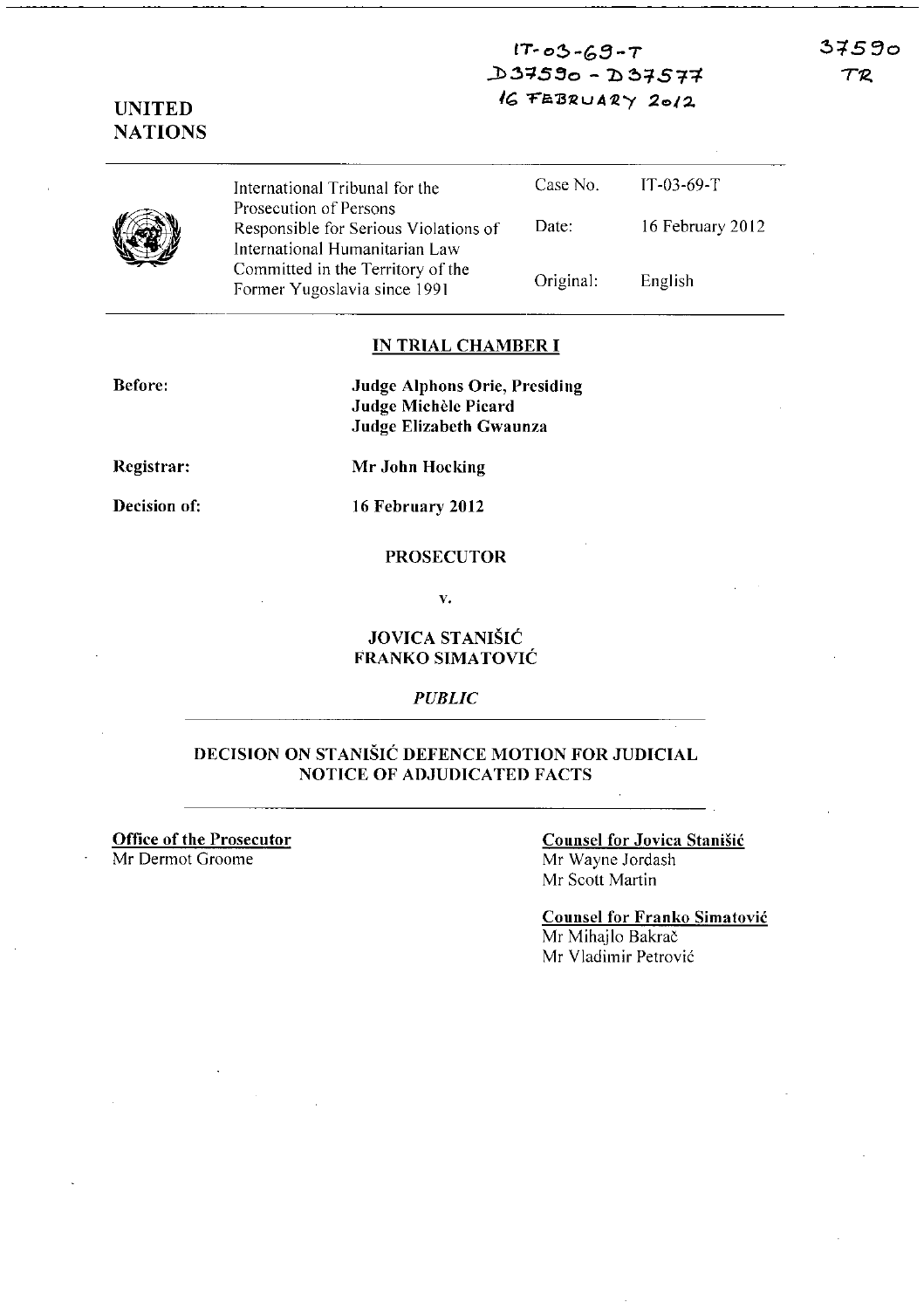# **I. PROCEDURAL HISTORY AND SUBMISSIONS OF THE PARTIES**

1. On 29 September 2011, the Stanisic Defence filed a motion requesting the Chamber to take judicial notice of certain adjudicated facts ("Motion").<sup>1</sup> On 12 October 2011, the Prosecution filed a response ("Response").<sup>2</sup>

2. The Stanisic Defence requests that the Chamber take judicial notice of 82 proposed adjudicated facts ("Proposed Facts" which are divided into "Bosnia Facts" and "SAO Krajina Facts<sup>"</sup>)<sup>3</sup> from the Trial and Appeals Chambers judgments in the cases of *Prosecutor v. Krajišnik*<sup>4</sup>, *Prosecutor* v. *Martic,' Prosecutor* v. *Simic et ai.,6* and *Prosecutor* v. *Gotovina et al.'* The Defence submits that taking judicial notice of adjudicated facts pursuant to Rule 94 (B) of the Rules on Procedure and Evidence ("Rules") will enable the Chamber to achieve greater judicial economy and enable it to devote a greater proportion of trial time to the core issues of the case. $^8$ 

3. The Prosecution submits a general objection that the Defence seeks judicial notice of large portions of the relevant judgements instead of individual facts.<sup>9</sup> The Prosecution further submits that judicial notice of adjudicated facts should not be used to circumvent the Rules on admission of evidence or to seek admission of evidence already admitted in the current case.<sup>10</sup> Any additional arguments by the Prosecution will be dealt with in the discussion part of this decision. The Prosecution does not object to judicial notice of a number of Proposed Facts.<sup>11</sup> The Simatović Defence did not respond to the Motion.

 $\mathbf{I}$ **Stanisic Defence Motion for Judicial Notice of Adjudicated Facts, 29 September 2011.** 

**Response to Defence Motion for Judicial Notice of Adjudicated Facts. 12 October 2011. Due to a clerical error in the response, the Prosecution filed a corrigcndum on 14 October 2011 (Corrigendum to Response to Defence Motion for Judicial Notice** of Adjudicated **Facts, 14 Octoher 2011).**   $\overline{1}$ 

**Motion, paras 1-2, Annex A.** 

*Prosecutor* **v.** *Krajisnik,* **Case No. IT-OO-39-A, Judgment, 17 March 2009;** *Prosecutor v. Krajisnik,* **Case No. IT-OO-**39-T, Judgment, 27 September 2006 ("Krajišnik Trial Judgment").

<sup>5</sup> *Prosecutor* **v,** *Martic,* **Case No. IT-95-II-A, Judgment, 8 October 2008;** *Prosecutor* **v.** *Martic,* **Case No. IT-95-11-** T, Judgment, 12 June 2007.  $\epsilon$ 

*Prosecutor v. Simic et al.,* **Case No. IT-95-9-/\, Judgment, 28 November 2006;** *Prosecutor* **v,** *Simic et al.,* **Case No.**  IT-95-9-T, Judgment. 17 October 2003.

 $\pmb{\tau}$ *Prosecutor* **v.** *Gotovina et al.,* **Case No.** *IT-06-90-T,* **Judgment, IS April 2011** *("Gotovina et al.* **Trial Judgment").** 

 $\overline{\mathbf{8}}$ **Motion, para. 6.** 

Q. Response, para. 6; applies to Bosnia Facts Nos 1, 3-18, 20-21, 23-33, 36-37, 39-48, 50-52, and 54 and SAO Krajina Facts Nos 2-8,10-11. and 26-27.

<sup>&</sup>lt;sup>10</sup> Response, paras 4, 7; applies to Bosnia Facts Nos 1, 3, 18, 20-21, 24, 28, 36-37, 39- 41, 43-46, 48, 51, and 54.<br><sup>11</sup> The Bester with the art survey the individual patients Chamin Facts No. 2, 10, 22, 24, 25, 29, 49,

The Prosecution does not oppose the judicial notice of Bosnia Facts Nos 2, 19, 22, 34-35, 38, 49, and 53 and SAO Krajina Facts Nos I, 9,12-23, and 25.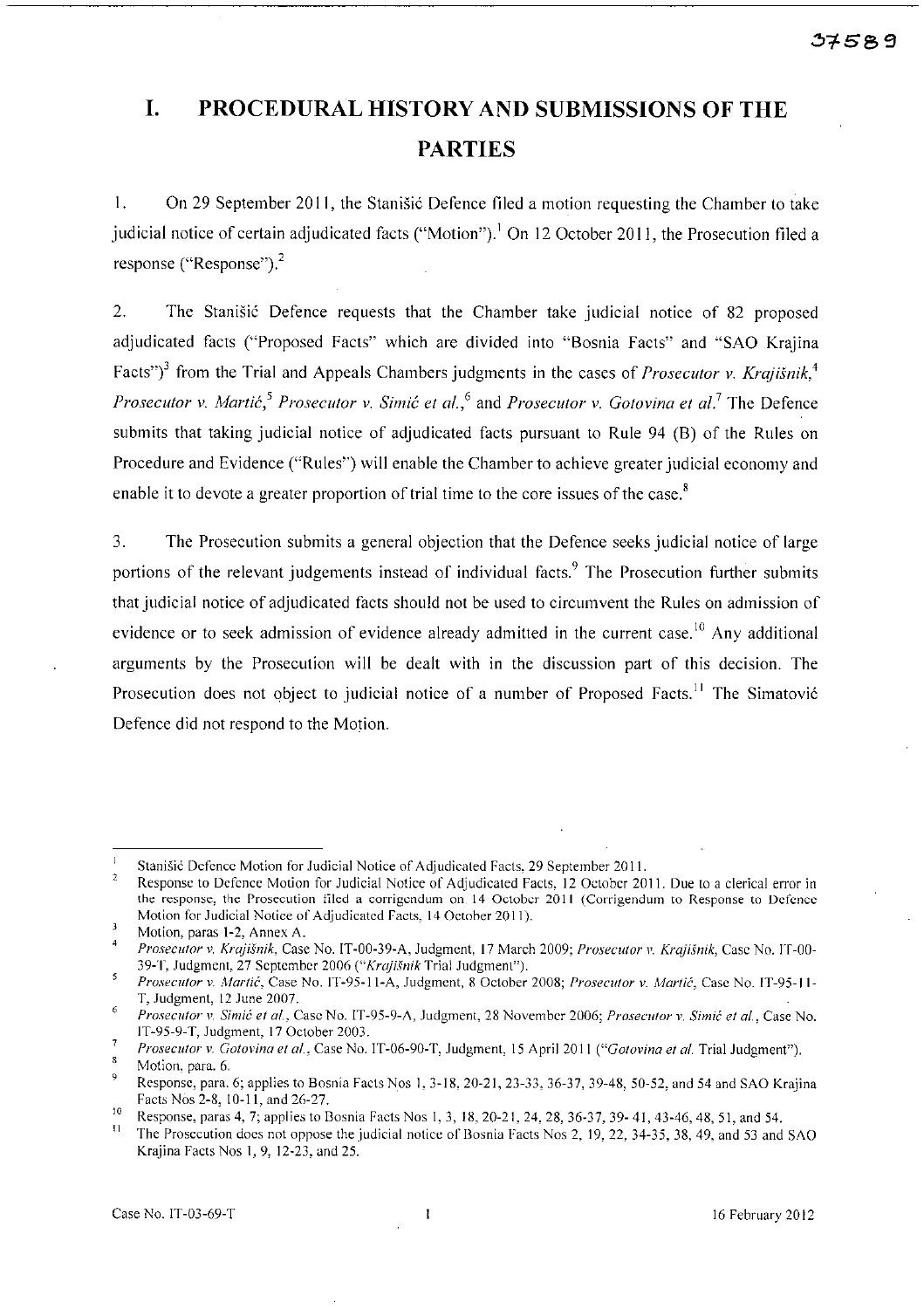# 11. APPLICABLE LAW

4. Rule 94 (B) of the Rules provides that:

At the request of a party or *proprio motu,* a Trial Chamber, after hearing the parties, may decide to take judicial notice of adjudicated facts or of the authenticity of documentary evidence from other proceedings of the Tribunal relating to matters at issue in the current proceedings.

5. Under this Rule, the Chamber retains full discretion to determine which adjudicated facts to recognize following a careful consideration of the accused's rights to a fair and expeditious trial.<sup>12</sup> In this respect, a balance must be achieved between the purpose of taking judicial notice, namely to promote judicial economy, and the fundamental right of the accused to a fair trial.<sup>13</sup> The principles guiding and limiting the Chamber in its discretion have been developed through the jurisprudence of the Tribunal.<sup>14</sup> In the exercise of its discretion, the Chamber will consider whether a proposed adjudicated fact meets the following requirements:

- (i) The fact must be distinct, concrete and identifiable<sup>15</sup> and the judicial notice must not be used as a mechanism to circumvent the general Rules governing the admissibility of evidence;<sup>16</sup>
- (ii) It must be relevant to the matters at issue in the current proceedings;  $17$
- (iii) It must not include findings or characterizations that are of an *essentially* legal nature;<sup>18</sup>
- (iv) It must not be based on a plea agreement or on facts voluntarily admitted in a previous case;<sup>19</sup>

<sup>&</sup>lt;sup>12</sup> Prosecutor v. Karemera et al., Case No. ICTR-98-44-AR73(C), Decision on Prosecutor's Interlocutory Appeal of Decision on Judicial Notice, 16 June 2006 *("Karemera et al. Appeal Decision")*, para. 41.

<sup>13</sup>*Karemera et al.* Appeal Decision, para. 39.

<sup>&</sup>lt;sup>14</sup> *Karemera et al.* Appeal Decision, para. 41.

<sup>15</sup>*Prosecutor* v. *Popovic et al.,* Case No. IT-05-88-T, Decision on Prosecution Motion for Judicial Notice of Adjudicated Facts with Annex, 26 September 2006 *("Popović et al. Decision")*, para. 6; *Prosecutor v. Prlić et al.*, Case No. IT-04-74-T, Decision on Prosecution Motion for Judicial Notice of Adjudicated Facts of 14 and 23 June 2006, 7 September 2006 *("Prlic et al.* Decision"), para. 18; *Prosecutor v. Krqjisnik,* Case No. 1'1'-00-39-T, Decision on Third and Fourth Prosecution Motions for Judicial Notice of Adjudicated Facts, 24 March 2005 ("Krajišnik Decision of 24 March *2005"),* para. 14; *Prosecutor v. Krajisnik,* Case No. IT-OO-39-PT, Decision on Prosecution Motions for Judicial Notice of Adjudicated Facts and for Admission of Written Statements for Witnesses Pursuant to Rule *92bis,* 28 February 2003 *("Krajisnik* Decision of28 February 2003"), para. *15.* 

<sup>16</sup>*Prosecutor* l'. *Nikolic,* Case No. IT-02-6011-A, Decision on Appellant's Motion for Judicial Notice, 1 April *2005, CNikolic* Appeal Decision"), para. 17.

*<sup>17</sup> Nikolii·* Appeal Decision, paras *11,48,56; Niyilegeka v. The Prosecutor,* Case No. lCTR-96-14-A, Reasons for Oral Decision Rendered 21 April 2004 on Appellant's Motion for Admission of Additional Evidence and for Judicial Notice, 17 May 2004, para. 16.

<sup>18</sup>*Prosecutor* v. *Milo§el'ic,* Case No. 1T-98-2911-AR 73.1, Decision on Interlocutory Appeals Against Trial Chamber's Decision on Prosecution's Motion for Judicial Notice of Adjudicated Facts and Prosecution's Catalogue of Agreed Facts, 26 June 2007 *("Dragomir Alilo§evic* Appeal Decision"), para. 22.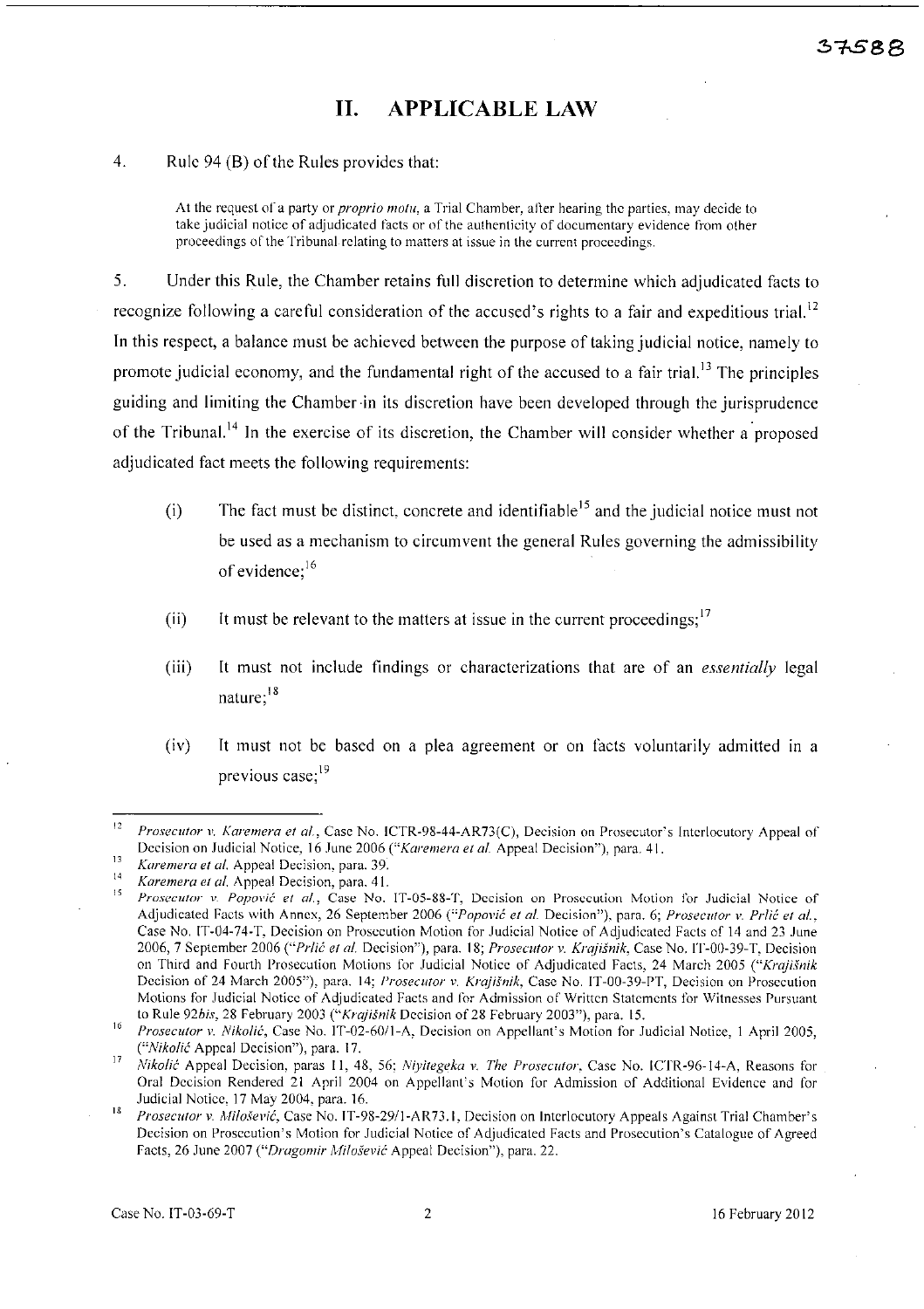- (v) It must not have been contested on appeal, or, if it has, the fact has been settled on appeal:<sup>20</sup>
- (vi) It must not relate to the acts, conduct or mental state of the accused.<sup>21</sup> The exclusion of Proposed Facts relating to the acts, conduct or mental state of the accused does not apply to the conduct of other persons for whose criminal acts and omissions the accused is allegedly responsible through one or more of the forms of responsibility enumerated in the Statute; $^{22}$
- (vii) The formulation of the proposed fact must not be misleading or inconsistent with the facts actually adjudicated in the original judgement.<sup>23</sup>

### III. DISCUSSION

#### A. General considerations

6. In its discussion below, the Chamber will explicitly deal only with those Proposed Facts to which the Prosecution has raised an objection or which are problematic in the Chamber's view. In instances where the Chamber is satisfied that only a portion of a Proposed Fact meets the requirements for taking judicial notice, it will take judicial notice of that particular portion only. An annex to this decision contains a list of adjudicated facts reformulated or redacted by the Chamber.

7. When the Chamber takes judicial notice of a Proposed Fact referring to a document in which a certain issue was reported or stated, the Chamber does not take judicial notice of the veracity of the facts stated in the document. The Chamber merely takes judicial notice of the fact that a certain issue was reported or stated in the document. This can be illustrated by SAO Krajina Fact No. 5, which states the following:

On 20 April 1993, the RSK Supreme Defence Council was established, which was composed of the President of the RSK, the Prime Minister, the Minister of Defence, the Minister of Interior, and the Commander of the SVK. The president of the RSK "[led] the [SVK] in times of peace and war, in accordance with the [RSK] Constitution and decisions adopted by the Supreme Defence Council, and [presided] over the Supreme Defence Council". The Supreme Defence Council \vas mandated to "adopt decisions on the readiness, mobilisation and deployment of the [SVK] and on other matters in accordance with the Constitution and the law".

<sup>19</sup>*Poporic et af.* Decision, para. 11; *Prlic et* 01, Decision, para. 18; *Krajisnik* Decision of 24 March 2005, para. 14; *Krajisnik* Decision of28 February 2003, para. 15.

<sup>&</sup>lt;sup>20</sup> Prosecutor v. Kupreškić et al., Case No. IT-95-16-A, Decision on the Motions of Drago Josipović, Zoran Kupreškić and Vlatko Kupreškić to Admit Additional Evidence Pursuant to Rule 115 and for Judicial Notice to be Taken Pursuant to Rule 94(B), 8 May 2001, para. 6; *Krajisnik* Decision of28 February 2003, paras 14-15.

<sup>21</sup>*Dragomir kfilosevic* Appeal Decision, para. 16; *Karemera et af.* Appeal Decision, paras 50-53.

*<sup>22</sup> Karemera et af.* Appeal Decision, para. 52.

Karemera et al. Appeal Decision, para. 55.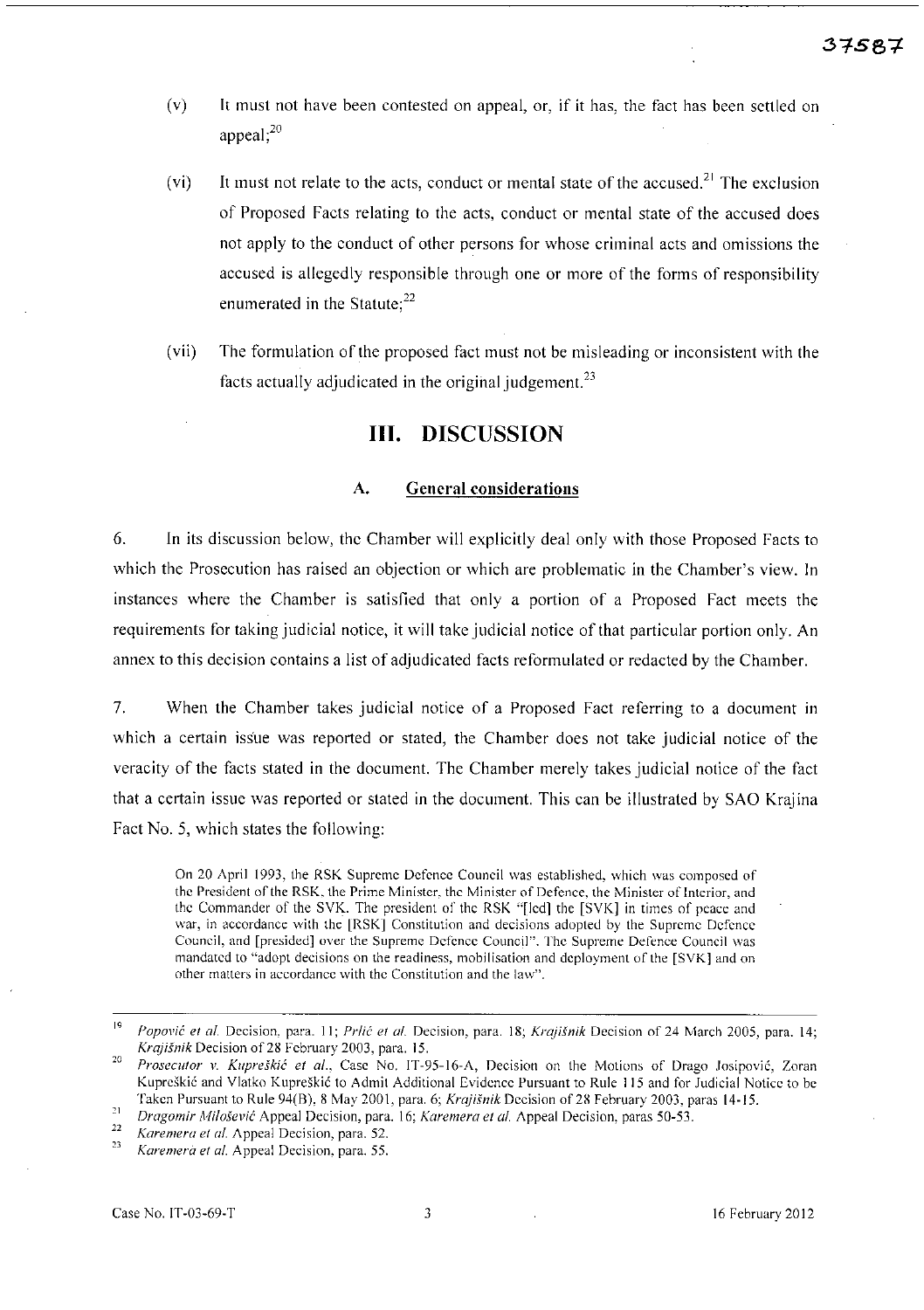### 37586

It is clear from the *Martic* Trial Judgment that the quotations in the second part of this Proposed Fact originate from the RSK Constitution and the Chamber will, therefore, reformulate the Proposed Fact accordingly. The Chamber takes judicial notice of the fact that the RSK Constitution contains such statements. The same applies for Bosnia Facts Nos 20-21 and 24.

8. Similarly, with regard to Proposed Facts indicating that a person or an entity said something, the Chamber takes judicial notice of the fact that this person or entity made such a statement and not of the veracity of its content. For example, Bosnia Fact No. 36 states the following:

**Calls to take over territories and create a Serb-dominated state in Rosnia-Herzegovina became strong and distinct in the Bosnian-Serb Assembly beginning in January 1992. At the Assembly session of 26 January 1992, a member of the Ministerial Council, ]ovan Cizmovic, addressed Krajisnik as Assembly President: "Taking the constitutional and legal status of the peoples as a starting point, it is both politically and legally correct to allow all peoples to create their own sovereign and independent states on the basis of the right of each people to self-determination and an absolute respect of'the will** of all **other peoples, and not on the basis ofa unilateral act and by the use of force. To solve this problem, I propose that we begin with an urgent operationalization and a declaration on the establishment and promulgation of the Serbian Republic of Bosnia and**  Herzegovina. Tasks set out in the instructions of 19 December 1991 should be carried out".

This Proposed Fact clarifies that Jovan Cizmovi6 made this statement during an Assembly session of 26 January 1992. **In** this case, the Chamber takes judicial notice of the fact that Jovan Cizmovi6 made this statement. The same applies for Bosnia Fact No. 10,36-37, and 40-41, but in addition Bosnia Facts Nos 21 and 40-41 also have to be reformulated by the Chamber. Based on these considerations, Bosnia Facts Nos 21 and 40-41 and SAO Krajina Fact No. 5 will be reformulated by the Chamber (see Annex).

9. The Chamber notes that Bosnia Fact No. 18 originating in the *Kraji.fnik* Trial Judgment is based on an SDS main office letter to the Prosecution dated 5 November 2001, admitted as exhibit in that case. Bosnia Fact No. 18 refers to a post-war document that the *Krajisnik* Trial Chamber addressed in the Trial Judgment together with other evidence presented before it. The Trial Chamber clearly distanced itself from the information provided in this document. Considering this and the Chamber's approach to Proposed Facts referring to documents, entities, or persons reporting or stating something, in its discretion, the Chamber decides not to take judicial notice of Bosnia Fact No. 18.

#### **B. The Proposed Fact Must be Distinct, Concrete, and Identifiahle**

10. It is often difficult to ascertain whether a Trial Chamber makes a finding of fact, or whether it merely restates evidence presented before it. Judgments may contain sections in which evidence given by one or more witnesses is recalled by the Trial Chamber, but this evidence mayor may not then be accepted by the Trial Chamber in reaching its determinations. Therefore, the Chamber will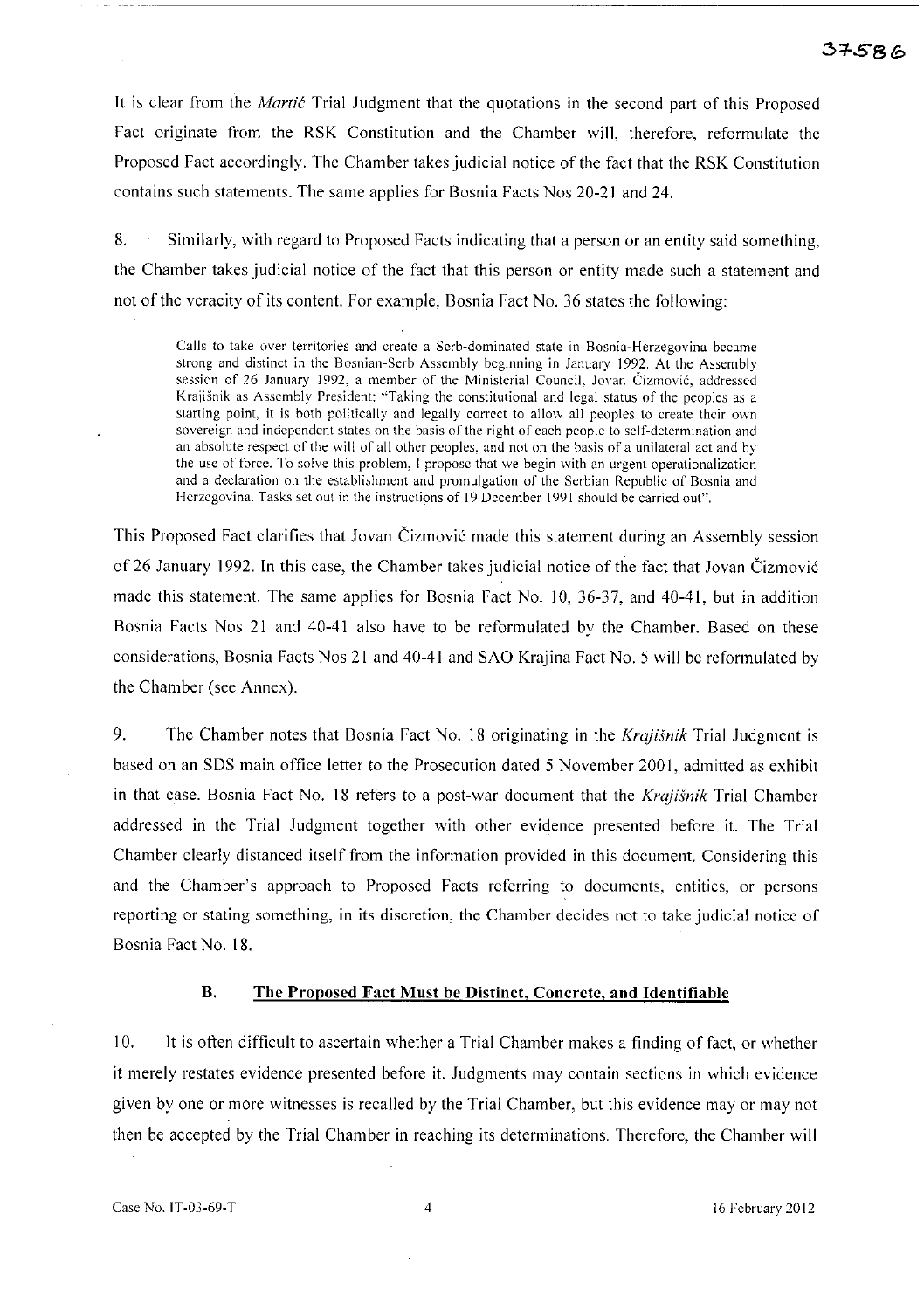cautiously consider on a case by case basis, and in the context of the judgment as a whole, whether the Trial Chamber in question accepted evidence presented before it and made its findings accordingly, Only such findings constitute adjudicated facts within the meaning of Rule 94 (B) of the Rules. $^{24}$ 

11. Based on these considerations, the Chamber finds that Bosnia Fact No. I reflects a discussion of the evidence presented in the *Simit* trial, although not the Trial Chamber's view. Bosnia Fact No. 3 does not reflect the *Krajisnik* Trial Chamber's views but that of the accused as a witness in that case and cannot, therefore, be considered. as an adjudicated fact. With regard to Bosnia Fact No. 43, the Chamber tinds that it contains recitations from a witness's testimony in the *Krajisnik* case, which the Trial Chamber in that case did not adopt as a finding. This is also clear from the following paragraph in thc original judgment which contains a recitation of another witness's testimony on the same topic but differing in certain respects. It is for the Stanisić Defence to demonstrate that the relevant paragraph in the original trial judgment is the Trial Chamber's finding. This has not been done and the Chamber will, therefore, not take judicial notice of this Proposed Fact. Finally, Bosnia fact No. 51 does not contain a fact, but only the *Krajisnik* Trial Chamber's reasoning.

12. Bosnia Facts Nos 11-17 and 28-33 contain quotations, paraphrasing, and discussions of documents that have been admitted as exhibits in the present case. There was no challenge as to the authenticity of these documents and the Chamber found that they had probative value and admitted them into evidence. Under these circumstances, there is no discernible difference between the exhibited documents and taking judicial notice of what is stated in them. Therefore, the Chamber has decided not to take judicial notice of them.

13. Bosnia Facts Nos 7 and 9 contain sentences which are not the original Trial Chamber's findings and these Proposed Facts will, therefore, be reformulated in order to satisfy the current criterion. The Chamber further finds that Bosnia Fact No. 50 reflects, in part, the substance of the Bosnian-Serb Assembly session of 12 May 1992, admitted as exhibit P1132. Considering that the authenticity of the document was not challenged and in accordance with the Chamber's approach above, the Chamber will reformulate it and take judicial notice only of the part that satisfies the current criterion. With regard to a part of SAO Krajina Fact No. 7, the Stanišić Defence has not demonstrated that the relevant Trial Chamber actually adopted the evidence presented before it as a finding and the Chamber will, therefore, redact this part of the Proposed Fact (see Annex). SAO

<sup>&</sup>lt;sup>24</sup> Sec *Prosecutor v. Stanišić and Župljanin*, Case No. IT-08-91-T, Decision Partially Granting Motion of Mićo Stanisi6 for Judicial Notice of Adjudicated Facts, 29 **June** 2011, para. 5.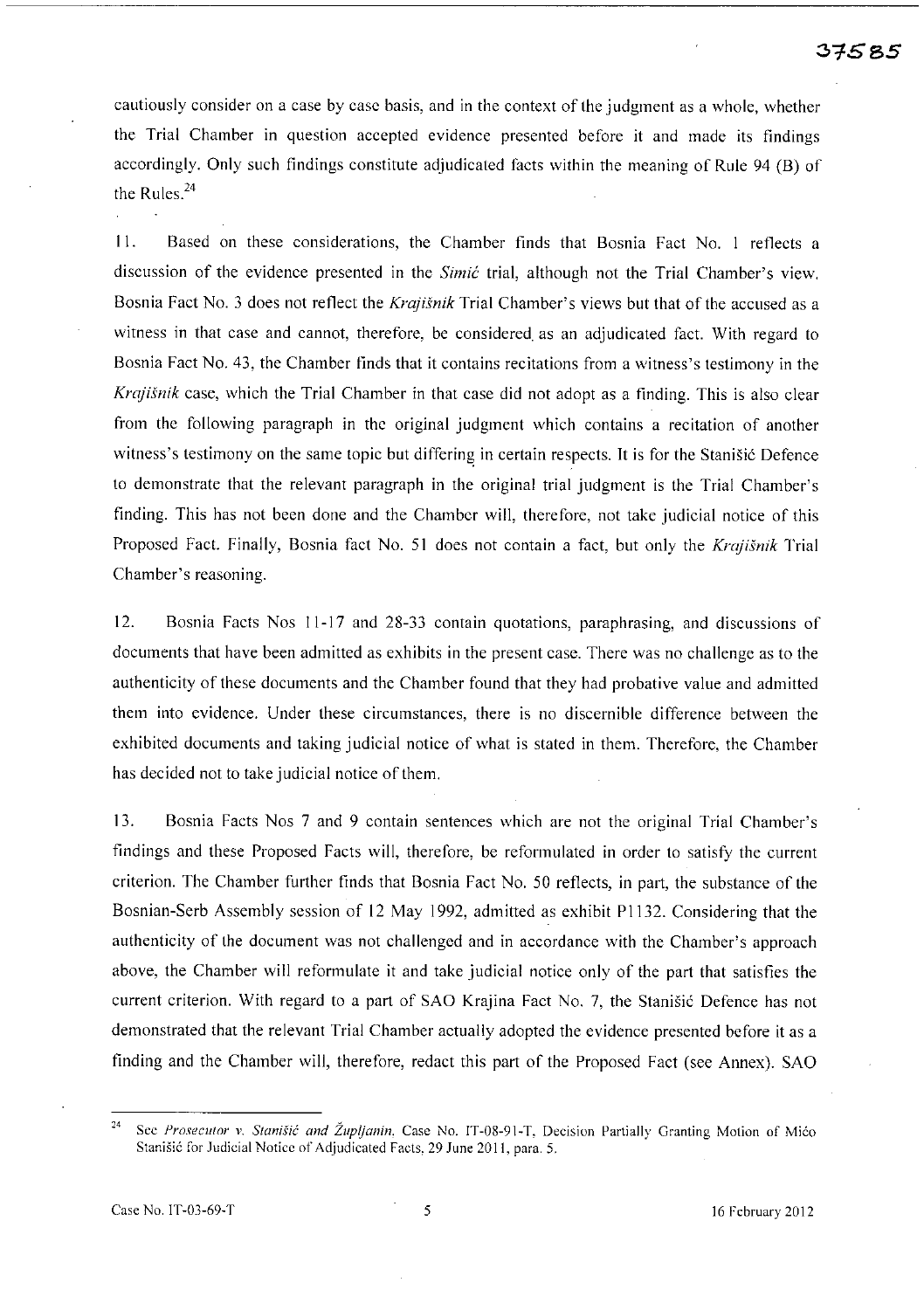Krajina Fact No. 8 contains a discussion of evidence and will be reformulated by the Chamber (see Annex).

14. Although Bosnia Facts Nos 45-46 and 48 contain quotations and paraphrasing from documents already in evidence in the present case, they also contain additional information and the original judgments demonstrate that the relevant Trial Chamber adopted the evidence as findings. These Proposed Facts will, therefore, be reformulated to cover only those findings. With regard to Bosnia Fact No. 25 the Chamber understands the phrasing "it is apparent to the Chamber" to mean the same as "the Chamber finds". Therefore, the Chamber is satisfied that Bosnia Fact No. 25 is the relevant Trial Chamber's finding.

15. In conclusion, Bosnia Facts Nos 1, 3, 11-17,28-33,43, and 51 do not contain any findings of fact by the relevant Trial Chambers and the Chamber will, therefore, not take judicial notice of them. Bosnia Facts Nos 7, 9, 45-46, 48, and 50 and SAO Krajina Facts Nos 7-8 also contain portions which are not the relevant Trial Chambers' findings of fact. However, rather than rejecting these Proposed Facts, the Chamber considers it appropriate to reformulate and redact them so that they only contain such findings.

16. The Chamber considers that Bosnia Facts Nos 42.and 52-54 contain subjective inferences and assessments which cannot be considered to be of a factual nature.<sup>25</sup> The Chamber has, therefore, reformulated and redacted the Proposed Facts accordingly (see Annex).

17. The Chamber further considers that Bosnia Facts Nos 2, 39, and 44 and SAO Krajina Facts Nos 3-4, 10, 14, 16, and 26-27 are not clear, distinct, and identifiable in their present form. Instead of rejecting these Proposed Facts in their entirety, the Chamber will make the necessary modifications to the Proposed Facts so that they satisfy the current requirement (see Annex). For Bosnia Fact No. 2, the Chamber is unable to introduce the appropriate modifications and will, therefore, not take judicial notice of this Proposed Fact.

18. The majority of the Proposed Facts consist of large portions of paragraphs from the relevant trial judgments, such as Bosnia Fact No. 23. With regard to these Proposed Facts, the Chamber has carefully examined each individual fact contained in a Proposed Fact and would only take judicial notice of it if all of the individual facts are distinct, concrete, and identifiable.

19. In conclusion, the Chamber finds that Bosnia Facts Nos 1-3, 11-17, 28-33, 43, and 51 do not satisfy the criterion of being distinct, concrete, and identifiable and will, therefore, not be

**<sup>25</sup> Sce** *Prosecutor v. Mica Stanisic and Stojan Zup/janin,* **Case No. IT-08-91-T, Decision granting in part**  Prosecution's Motions for Judicial Notice of Adjudicated Facts, 1 April 2010, para. 47.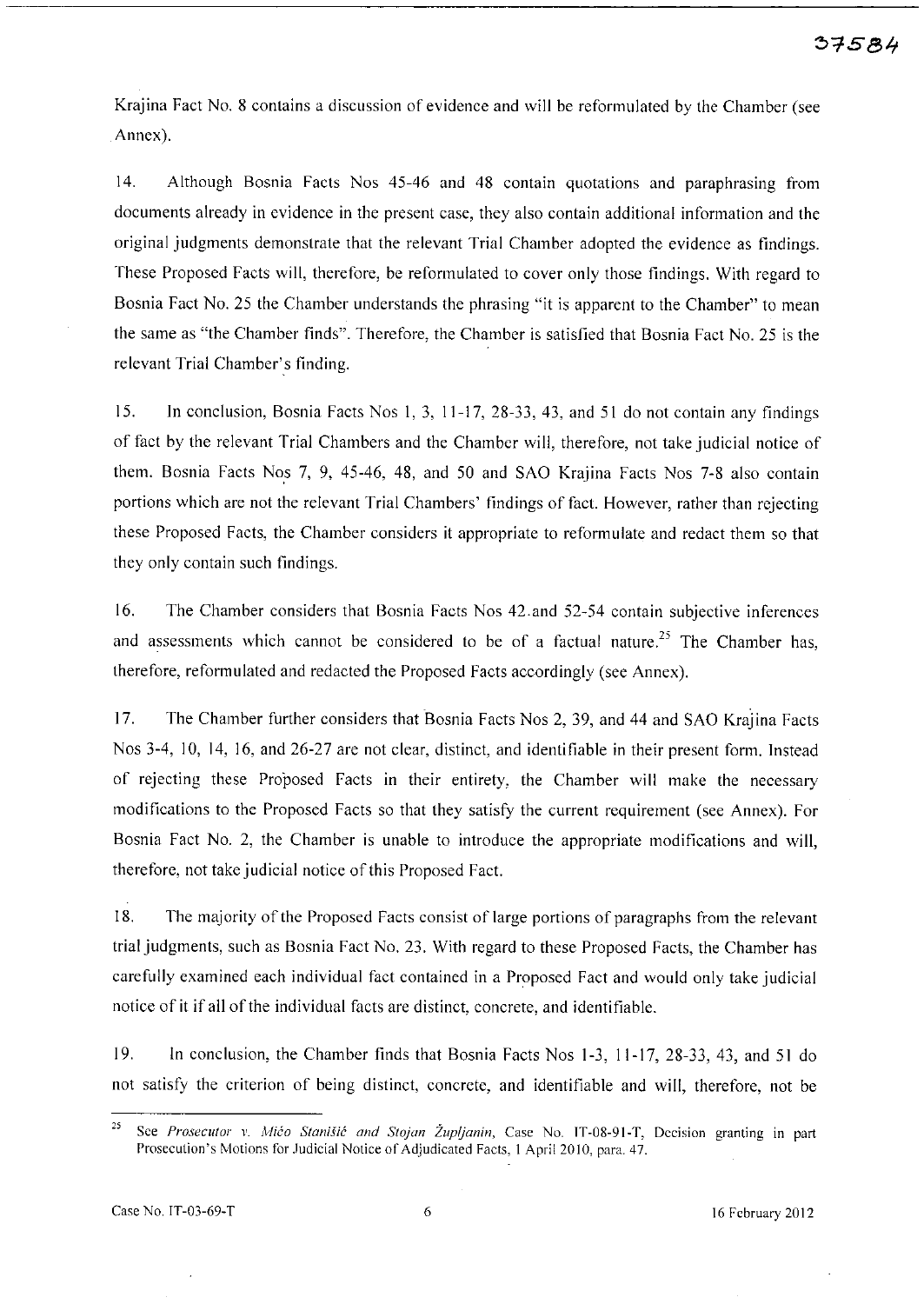further considered. Bosnia Facts Nos 7, 9, 25, 39, 42, 44, 50, and  $52-54^{26}$  and SAO Krajina Facts Nos 3-4, 7-8, 10, 14, 16, and 26-27 are distinct, concrete, and identifiable subject to the modifications indicated in the present decision (see Annex). The remaining Proposed Facts satisfy the current criterion in their present form.

#### C. The Proposed Fact Must be Relevant to the Case

20. The Defence submits that all the Proposed Facts are relevant to the current proceedings.<sup>27</sup> The Prosecution does not challenge any of the Proposed Facts on this ground. The Chamber finds that all Proposed Facts which satisfy the other requirements for taking judicial notice are relevant to the present case.

# D. The Proposed Fact Must not Contain any Findings or Characterizations that are of an Essentially Legal nature

21. The Defence submits that the Proposed Facts, while closely associated with accompanying legal findings, are of an essentially factual nature.<sup>28</sup> The Prosecution does not challenge any of the Proposed Facts on this ground. The Chamber finds that none of the Proposed Facts which satisfy the preceding requirements contain findings or characterizations that are of an essentially legal nature, except for Bosnia Facts Nos 53 and 55 and SAO Kraijna Fact No. 27, which contain impermissible reference to legal findings. Bosnia Facts Nos 53 and 55 will not be further considered and SAO Krajina Fact No. 27 will be reformulated by the Chamber so that it contains only factual findings (see Annex).

# D. The Proposed Fact Must not be Based on an Agreement Between the Parties to the Original Proceedings

22. The Defence submits that all the Proposed Facts meet this requirement.<sup>29</sup> The Prosecution does not challenge any of the Proposed Facts on this ground. The Chamber finds that none of the Proposed Facts are based on an agreement between the parties to the original proceedings.

<sup>&</sup>lt;sup>26</sup> The Chamber has not proposed modifications to Bosnia Fact No. 53 as it does not satisfy the criteria discussed in paragraph 20 of this decision.

 $\frac{27}{28}$  Motion, para. 7.

 $\frac{28}{29}$  Motion, para. 12.

Motion, para. 13.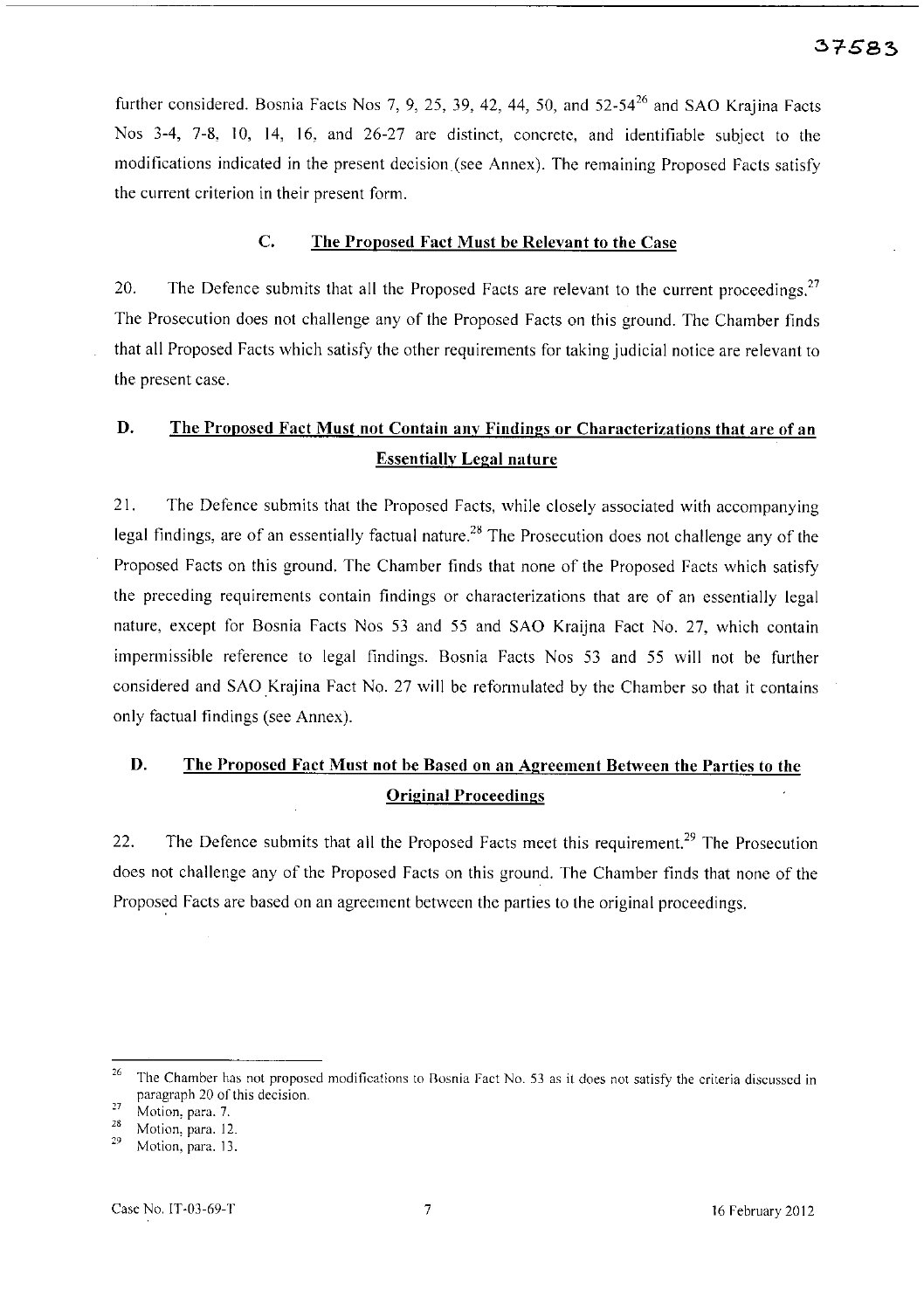# E. The Proposed Fact Must not have been Contested on Appeal, or, if it has, the Fact has been Settled on Appeal

23. The Defence alleges that all the Proposed Facts originate from appellate judgements rendered in the relevant proceedings, except for the *Gotovina et al.* Trial Judgement.<sup>30</sup> In the case of the appellate judgements, the Proposed Facts have not been contested or have been upheld by the Appeals Chamber.<sup>31</sup> The Proposed Facts from the *Gotovina et al.* Trial Judgement have not been appealed.<sup>32</sup> The Prosecution does not challenge any of the Proposed Facts on this ground, but it points out the possibility that the Appeals Chamber in the *Gotovina and Markac* case may, of its own accord, bring into question SAO Krajina Facts Nos 14 and 26, as these relate to the accused's grounds of appeal.<sup>33</sup> The Chamber finds that none of the Proposed Facts were contested on appeal.

### F. The Proposed Fact Must not Relate to Acts, Conduct, or Mental State of the Accused

24. The Defence argues that the Proposed Facts do not relate to acts and conduct of the Accused Stanišić, who is not mentioned in them.<sup>34</sup> The Prosecution does not challenge any of the Proposed Facts on this ground. The Chamber is satisfied that none of the Proposed Facts relate to acts, conduct, or mental state of either Accused.

# G. The Formulation of a Proposed Fact Must not be Misleading or Inconsistent with the Facts Actuallv Adjudicated in the Original Judgement

25. The Defence submits that the majority of the Proposed Facts are precise replications from the relevant judgements.<sup>35</sup> Where they are not, the Proposed Facts have been modified only in order for them to be understood outside the context of the original judgement.<sup>36</sup> The Defence further states that the Proposed Facts arc identified with adequate precision, accompanied by a paragraph reference to the relevant judgements.<sup>37</sup> Based on this criterion, the Prosecution challenges the following Proposed Facts: Bosnia Facts Nos 35, 50, and 52 and SAO Krajina Fact No. 24. Bosnia Facts Nos 50 and 52 have been reformulated by the Chamber so that the Prosecution's concerns have been indirectly addressed and can, therefore, be disregarded here. SAO Krajina Fact No. 24 is misleading in that it does not accurately reflect the text of the original judgment. The Chamber has,

 $\frac{30}{31}$  Motion, para. 15.

 $\frac{31}{32}$  Ibid.

 $\frac{32}{33}$  Ibid.

 $\frac{33}{34}$  Response, para. 11.

 $\frac{34}{35}$  Motion, para. 14.

 $\frac{35}{36}$  Motion, para. 9.

 $\frac{36}{37}$  Ibid.

Motion, para. 11.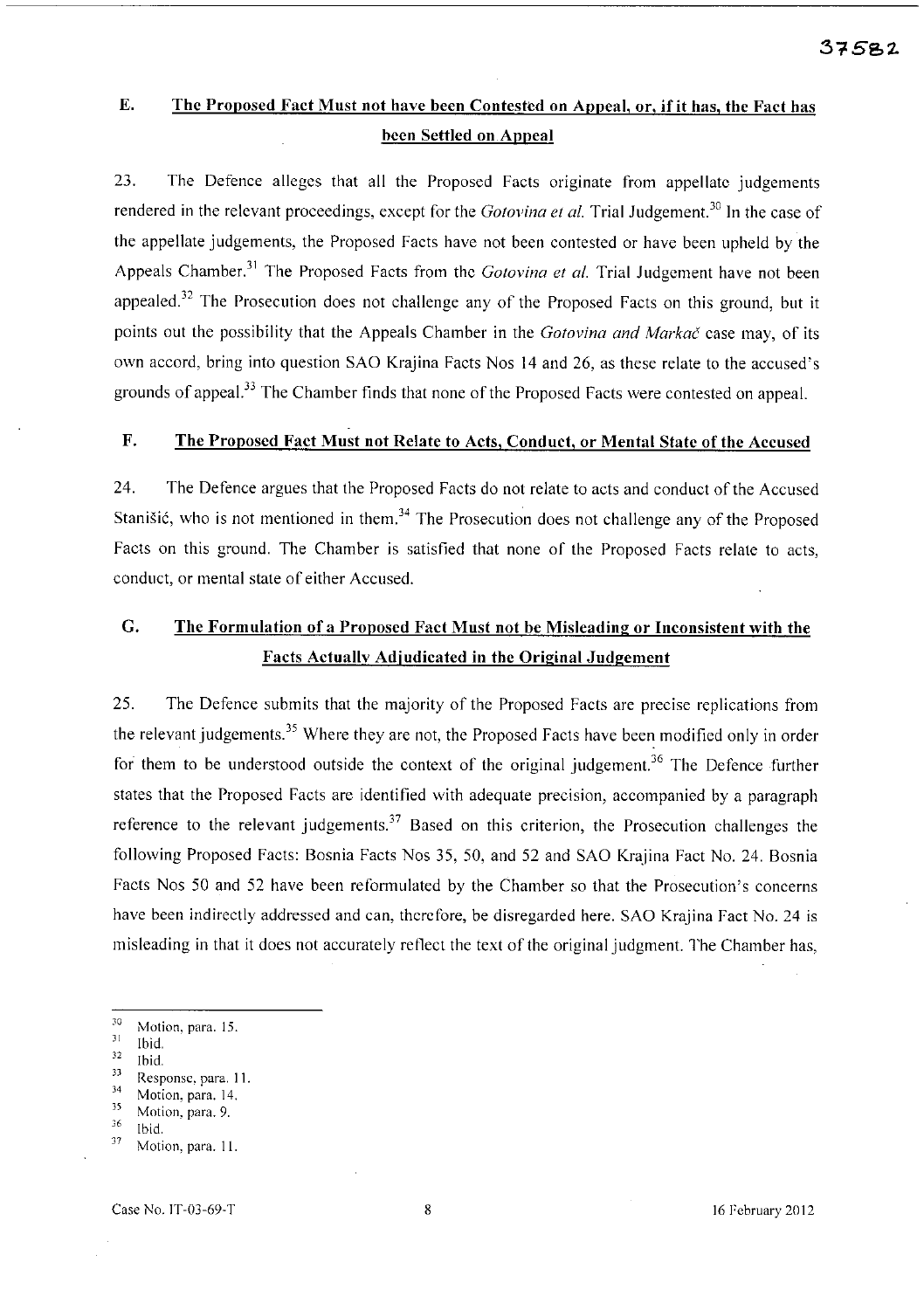-------------------

therefore, reformulated this Proposed Fact. The Chamber finds that Bosnia Fact No. 35 does not substantially differ from its formulation in the original judgement.

### **IV. DISPOSITION**

26. Based on the reasoning set forth above and pursuant to Rules 54 and 94 (B) of the Rules, the Chamber:

**GRANTS** the Motion in part and takes judicial notice of the following Proposed Facts:

I) Bosnia Facts Nos 4-6, 8, 10, 19-20,22-24, 26-27, 34-38, and 45-49 and SAO Krajina Facts Nos 1-2, 6, 9-15, 17-23, and 25;

2) Bosnia Facts Nos 7, 9, 21, 25, 39-42, 44, 50, 52, and 54 and SAO Krajina Facts Nos 3-5, 7-8, 16,24, and 26-27 subject to the changes indicated in the present decision (see also Annex);

**DISMISSES** the remainder of the Motion.

Done in English and in French, the English version being authoritative.

/ Judge Alphons Orie Presiding Judge

Dated this Sixteenth of February 2012 At The Hague The Netherlands

[Seal of the Tribunal]

16 February 2012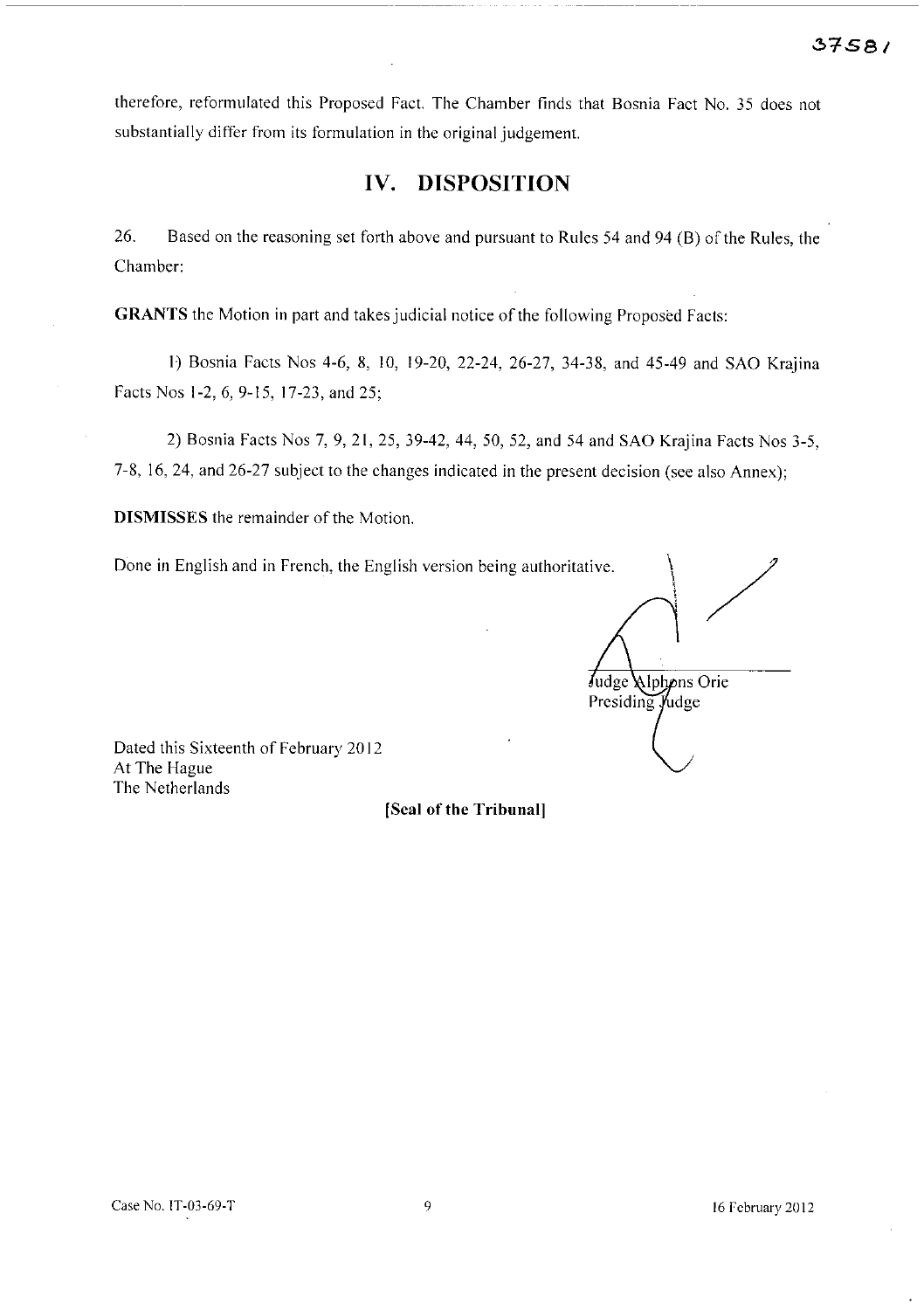$37580$ 

### **ANNEX TO DECISION ON STANISIC DEFENCE MOTION FOR JUDICIAL NOTICE OF ADJUDICATED FACTS**

Case No. IT-03-69-T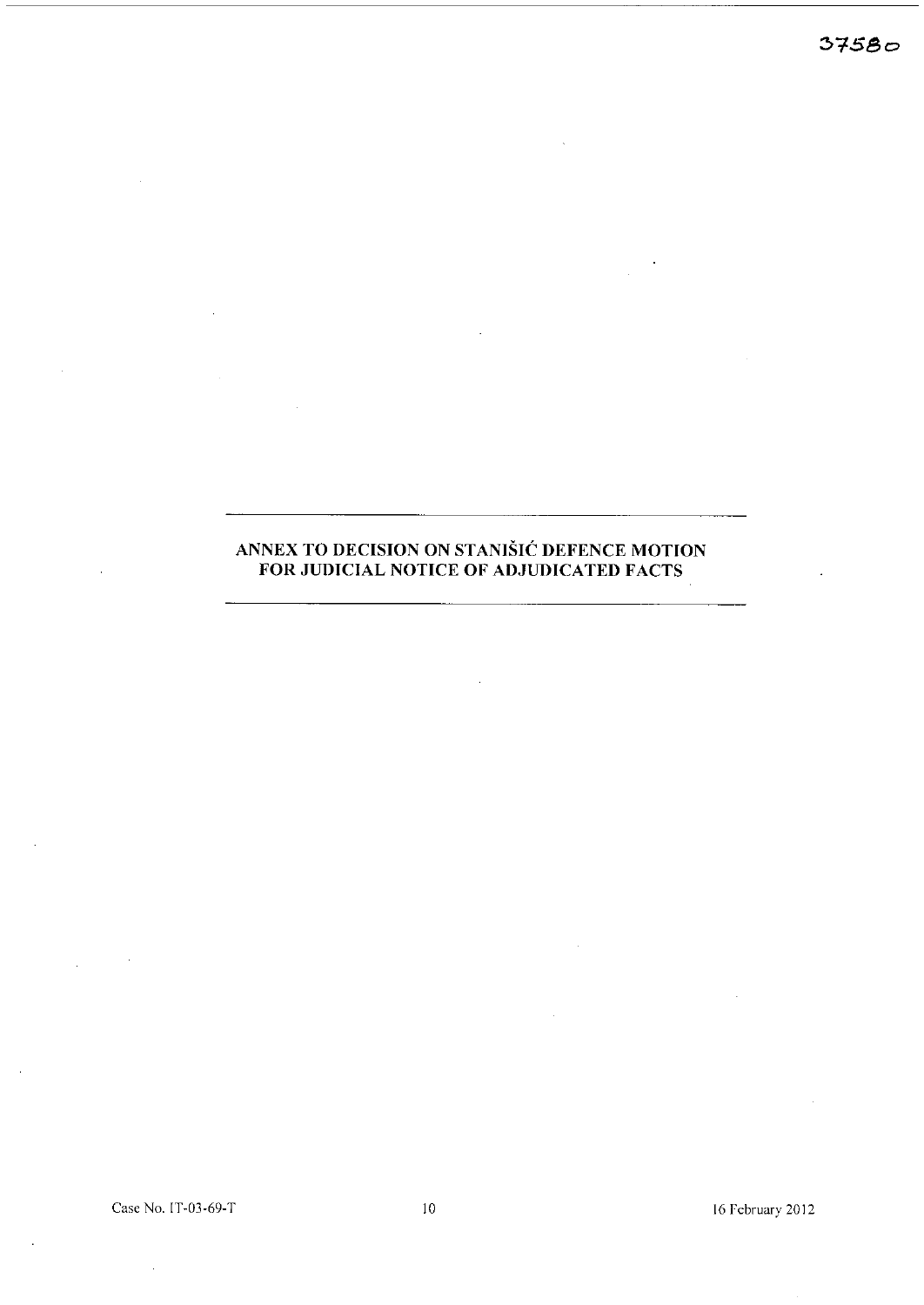| The                      |                                                                                                                                                                                                                                                                                                                                                                                                                                                                                                                                                                                                                                                                                                                                                                                                                                                                                                                                                                                                   |
|--------------------------|---------------------------------------------------------------------------------------------------------------------------------------------------------------------------------------------------------------------------------------------------------------------------------------------------------------------------------------------------------------------------------------------------------------------------------------------------------------------------------------------------------------------------------------------------------------------------------------------------------------------------------------------------------------------------------------------------------------------------------------------------------------------------------------------------------------------------------------------------------------------------------------------------------------------------------------------------------------------------------------------------|
| Proposed                 | The Modified Adjudicated Fact                                                                                                                                                                                                                                                                                                                                                                                                                                                                                                                                                                                                                                                                                                                                                                                                                                                                                                                                                                     |
| Fact                     |                                                                                                                                                                                                                                                                                                                                                                                                                                                                                                                                                                                                                                                                                                                                                                                                                                                                                                                                                                                                   |
| Bosnia<br>Fact No. 7     | On 26 October 1991, all SDS presidents of the municipalities in the ARK as well as<br>ARK government met with Radovan Karadžić. During this meeting an order was<br>presented and "fully accepted" by those present. The order consisted of fourteen<br>points and called for, among other things, a "town command" amounting to a<br>military administration; intensified mobilization of the TO; formation of military<br>units; subordination of the TO to the JNA; disbanding of paramilitary units and<br>their reassignment to the TO; take-over of public enterprises, the post office, banks,<br>judiciary, media, and the SDK (Social Accounting Service); coordination with local<br>directors and with the SDS in Sarajevo to ensure supplies for the population; and<br>imposition of war taxes. The order was sent by telex on 29October 1991 to<br>presidents of all municipalities in the ARK by Radoslav Brđanin, in his capacity as<br>"coordinator for implementing decisions". |
| Bosnia<br>Fact No. 9     | On 21 November 1991 the Bosnian-Serb Assembly proclaimed as part of the<br>territory of federal Yugoslavia all those municipalities, communes, and settlements<br>where a majority of registered citizens of Serb nationality had voted in favour of<br>remaining in Yugoslavia. If the majority in one municipality had voted to remain<br>within Yugoslavia, the whole of that municipality would remain. In municipalities<br>where the majority of people had not participated in the plebiscite, the SDS<br>proposed to look at single communes or settlements: if local communities had voted<br>to remain, then only that community would be considered part of Yugoslavia, while<br>the rest of the territory of the municipality would be allowed to join an independent<br>Bosnia-Herzegovina.                                                                                                                                                                                          |
| Bosnia<br>Fact No.<br>21 | By 23 February 1992, representatives of the SDS (among them Karadžić and<br>Krajišnik) and of the other two national groups had agreed on a statement of<br>principles for a new constitutional arrangement for Bosnia-Herzegovina. According<br>to this statement, the territory of Bosnia-Herzegovina would keep its external<br>borders. It would become an independent state made up of three constituent units<br>which would group municipalities according to the nationality principle based on<br>the last three censuses (1971, 1981, 1991). Freedom of movement would be allowed<br>only within each unit, while resettlement from one unit to another would be subject<br>to a "special permit".                                                                                                                                                                                                                                                                                      |
| Bosnia<br>Fact No.<br>25 | On 24 March 1992, the Bosnian-Serb Assembly also issued a decision verifying the<br>proclamation of various Serb municipalities. From April 1992, Bosnian Serbs<br>implemented the take-over of municipalities. By this time, the Bosnian-Serb<br>leadership was increasingly losing its confidence in diplomatic efforts, into which<br>Krajišnik and the other negotiators had invested so much of their political capital.                                                                                                                                                                                                                                                                                                                                                                                                                                                                                                                                                                     |
| Bosnia<br>Fact No.<br>39 | A refrain of the Bosnian-Serb leadership was that Bosnian Serbs had a claim to at<br>least 65 per cent of the land, even though they represented only 35 per cent of the<br>population of Bosnia-Herzegovina. Radovan Karadžić told Slobodan Milošević<br>about the 65 per cent claim on 24 October 1991. On 11 April 1992, Karadžić,<br>Nikola Koljević and Krajišnik met at a hotel in Ilidža. They discussed a map of<br>territory which the SDS wanted to place under Serb control. It corresponded to<br>approximately 70 per cent of Bosnia-Herzegovina, and included a part of Sarajevo.                                                                                                                                                                                                                                                                                                                                                                                                   |
| Bosnia<br>Fact No.<br>40 | By 18 March 1992, the Bosnian-Serb leadership did not have a regular armed force<br>under its exclusive command. Miroslav Vještica summarized the situation as of that<br>date: "we must urgently establish a Serbian MUP in the Republic of Serbian Bosnia<br>and Herzegovina, we must establish national defence, our Serbian army, which is                                                                                                                                                                                                                                                                                                                                                                                                                                                                                                                                                                                                                                                    |

# **Table of the Adjudicated Facts Modified by the Chamber**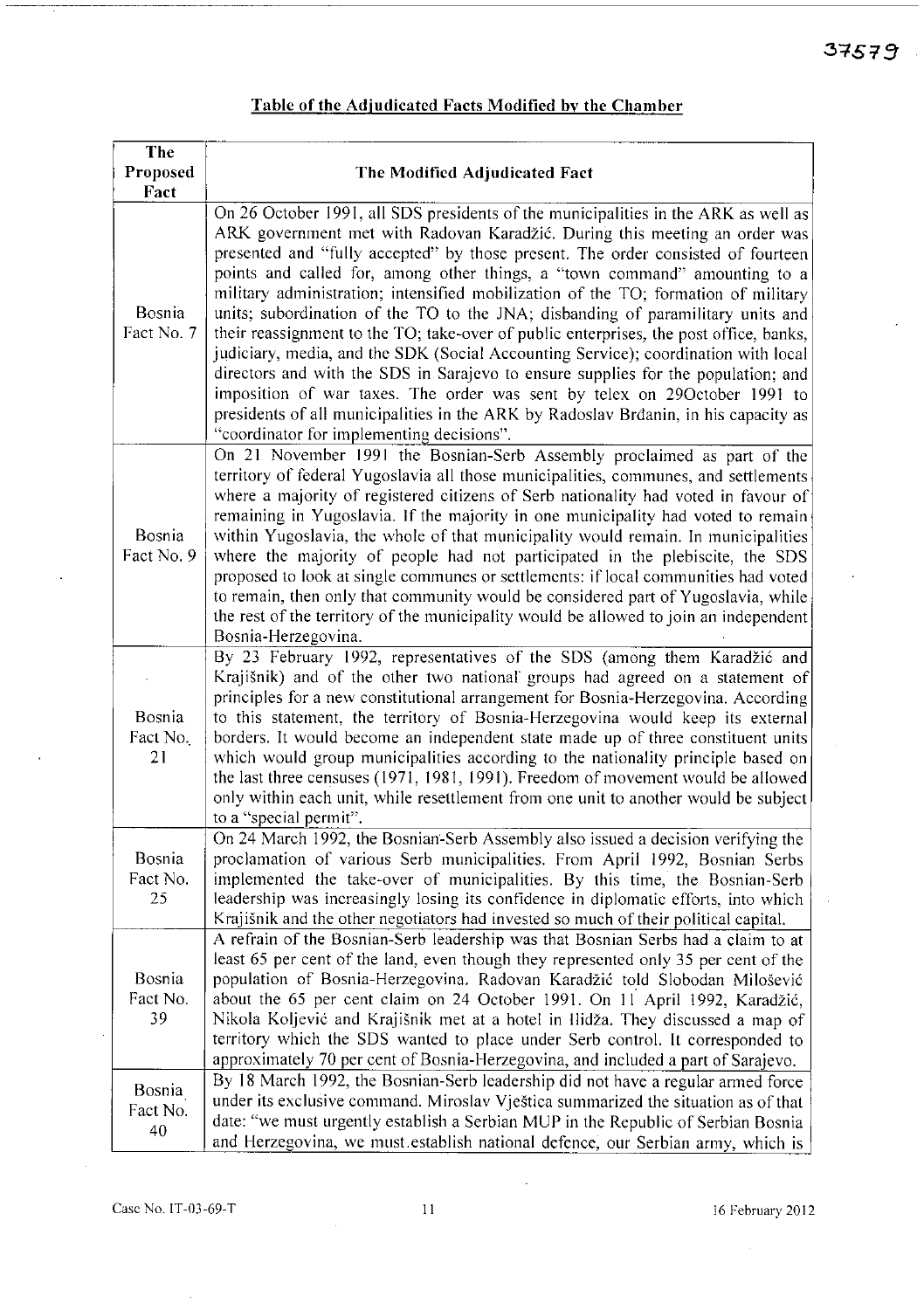$\sim$ 

|                                     | already there on the ground, we just need to transform it into what we need to<br>have". The "Serbian army" already there, on the ground was, at that point, the JNA<br>and the non-enlisted Bosnian-Serb men of fighting age.                                                                                                                                                                                                                                                                                                                                                                                                                                                                                                                                                                                                                |
|-------------------------------------|-----------------------------------------------------------------------------------------------------------------------------------------------------------------------------------------------------------------------------------------------------------------------------------------------------------------------------------------------------------------------------------------------------------------------------------------------------------------------------------------------------------------------------------------------------------------------------------------------------------------------------------------------------------------------------------------------------------------------------------------------------------------------------------------------------------------------------------------------|
| Bosnia<br>Fact No.<br>41            | By the time General Mladić detailed his ideas about a new Bosnian-Serb army<br>before the Assembly on 12 May 1992, the utility of an armed population had<br>already been proven: "We are not starting from scratch. That is very important. Our.<br>starting point are the armed Serbian people in the Republika Srpska of Bosnia and<br>Herzegovina, who have, in the course of the war so far, responded, insofar as they<br>did, to the call to put a stop to the fascist and phantom Ustasha dragon. And so<br>far, we have saved this people from being totally wiped out". In 1995, Karadžić<br>said: "Distribution of weapons was carried out thanks to the JNA. What could be<br>withdrawn was withdrawn and distributed to the people in the Serbian areas, but it<br>was the SDS which organised the people and created the army". |
| Bosnia<br>Fact No.<br>42            | Elements of a Bosnian-Serb police force were already in place by March 1992. The<br>Assembly promptly set up the Bosnian-Serb MUP, passing a Law on Internal<br>Affairs on 27 March 1992, and handing the ministerial post to Mićo Stanišić. He,<br>on 31 March 1992, distributed a press release announcing the formation of five<br>CSBs, one for each of the self-proclaimed and territorially vaguely defined<br>Bosnian-Serb SAOs (Krajina, Herzegovina, Northern Bosnia, Romanija-Birač, and<br>Semberija), and ordered the affected police officers to sever their ties with the old<br>republic and swear an oath of allegiance to the new state.                                                                                                                                                                                     |
| Bosnia<br>Fact No.<br>44            | Around May 1992, Mićo Stanišić told Milorad Davidović, a Serb from Bijelina<br>who worked for the Federal SUP, that Arkan's forces in Bijelina and Zvornik had<br>his approval to be there and were helping to "liberate" territory that the Bosnian<br>Serbs believed should be part of the Bosnian-Serb Republic. Stanišić also spoke of<br>an agreement that Arkan's forces could do as they wished with any property in the<br>"liberated" territories.                                                                                                                                                                                                                                                                                                                                                                                   |
| Bosnia<br>Fact No.<br>50            | The VRS had a plan of action broadly formulated by the political leadership.<br>Neither Karadžić nor Krajišnik found it necessary to become involved in the affairs<br>of the VRS on a daily basis. This was done by their trusted commander Ratko<br>Mladić, whom Karadžić and Krajišnik had selected for the job. General Mladić was<br>guided by the strategic goals articulated by Karadžić and Krajišnik at the Bosnian-<br>Serb Assembly session of 12 May 1992.                                                                                                                                                                                                                                                                                                                                                                        |
| Bosnia<br>Fact No.<br>52            | killings, detention, abuse, expulsions, and appropriation<br>Take-overs,<br>and<br>destruction of property had begun in the territories claimed by the Bosnian Serbs<br>well before the pronouncement of the strategic goals on 12 May 1992. These<br>incidents were launched in early April 1992, and were repeated throughout the<br>claimed territories in the months to come.                                                                                                                                                                                                                                                                                                                                                                                                                                                             |
| Bosnia<br>Fact No.<br>54            | At a Vogošća municipal assembly meeting, on 14 November 1992, where Krajišnik<br>was a guest of honour, he joked: "There are no Muslims around so one should look<br>for an Albanian in order to prevent that Serbs quarrel with each other". In an<br>interview from late November 1992, he took credit for rescuing his people from<br>slaughter and genocide. On another occasion around this time he sounded wistful<br>about the Bosnian Serbs' slow progress in achieving control over Sarajevo:<br>"Sarajevo is a separate problem. At the moment the area of the city proper is<br>marked as Muslim territory, but we shall plead for demilitarisation and division<br>between the two national communities".                                                                                                                         |
| <b>SAO</b><br>Krajina<br>Fact No. 3 | The RSK was not demilitarised in its entirety in accordance with the Vance Plan.<br>On 28 April 1992, Special Police ("PJM") Brigades and a PJM Administration<br>were established within the RSK Ministry of Defence by the SSNO of Serbia.<br>General Borislav Đukić, a JNA officer, was appointed Chief of the PJM<br>Administration. The PJM Brigades wore blue uniforms and used the side arms and                                                                                                                                                                                                                                                                                                                                                                                                                                       |

 $\sim$   $\sim$ 

 $\hat{\mathcal{A}}$ 

 $\mathbf{r}$ 

 $\bar{\mathbf{A}}$